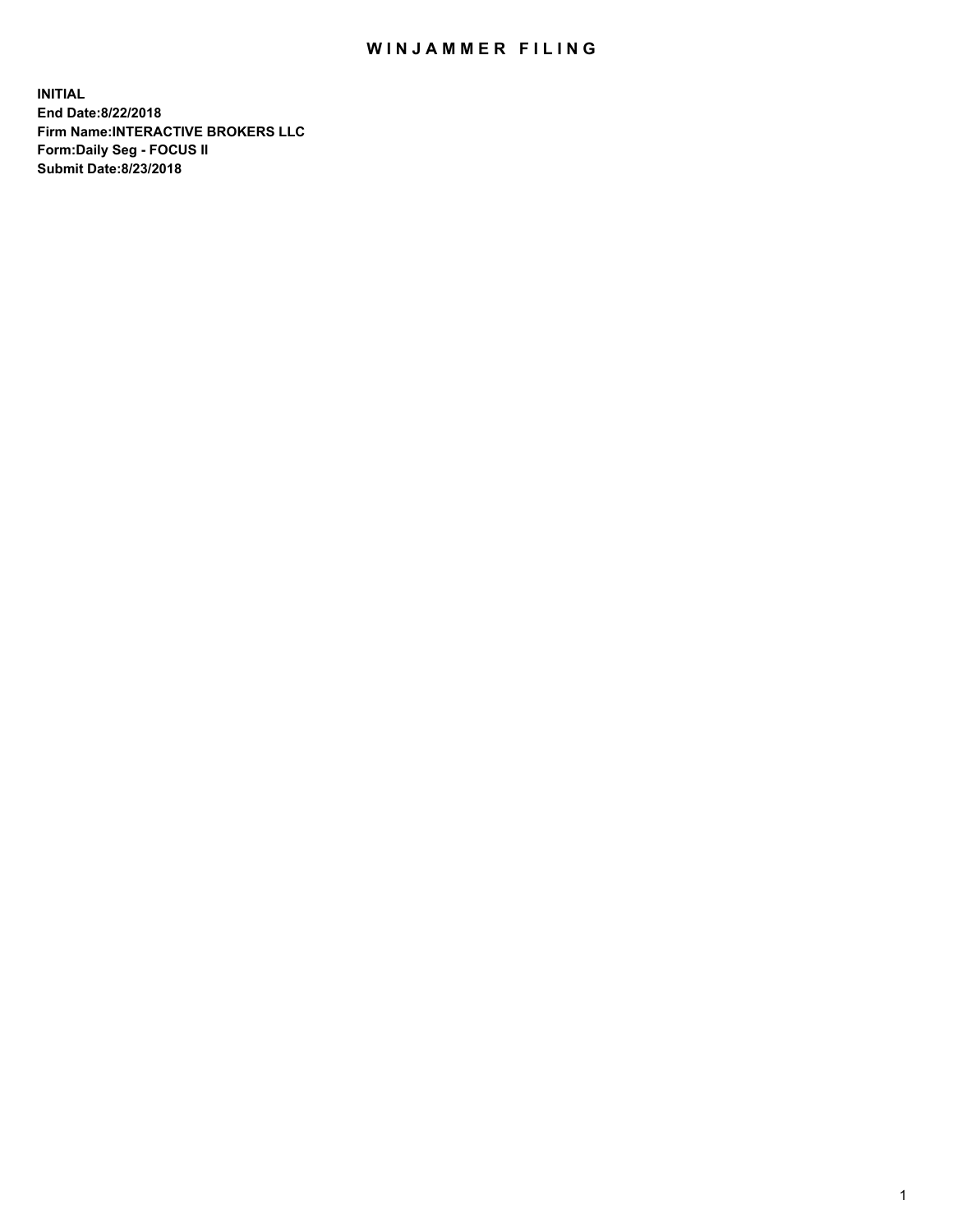**INITIAL End Date:8/22/2018 Firm Name:INTERACTIVE BROKERS LLC Form:Daily Seg - FOCUS II Submit Date:8/23/2018 Daily Segregation - Cover Page**

| Name of Company                                                                                                                                                                                                                                                                                                                | <b>INTERACTIVE BROKERS LLC</b>                                                   |
|--------------------------------------------------------------------------------------------------------------------------------------------------------------------------------------------------------------------------------------------------------------------------------------------------------------------------------|----------------------------------------------------------------------------------|
| <b>Contact Name</b>                                                                                                                                                                                                                                                                                                            | James Menicucci                                                                  |
| <b>Contact Phone Number</b>                                                                                                                                                                                                                                                                                                    | 203-618-8085                                                                     |
| <b>Contact Email Address</b>                                                                                                                                                                                                                                                                                                   | jmenicucci@interactivebrokers.c<br>om                                            |
| FCM's Customer Segregated Funds Residual Interest Target (choose one):<br>a. Minimum dollar amount: ; or<br>b. Minimum percentage of customer segregated funds required:% ; or<br>c. Dollar amount range between: and; or<br>d. Percentage range of customer segregated funds required between:% and%.                         | <u>0</u><br>$\overline{\mathbf{0}}$<br>155,000,000 245,000,000<br>0 <sub>0</sub> |
| FCM's Customer Secured Amount Funds Residual Interest Target (choose one):<br>a. Minimum dollar amount: ; or<br>b. Minimum percentage of customer secured funds required:% ; or<br>c. Dollar amount range between: and; or<br>d. Percentage range of customer secured funds required between:% and%.                           | <u>0</u><br>$\overline{\mathbf{0}}$<br>80,000,000 120,000,000<br>0 <sub>0</sub>  |
| FCM's Cleared Swaps Customer Collateral Residual Interest Target (choose one):<br>a. Minimum dollar amount: ; or<br>b. Minimum percentage of cleared swaps customer collateral required:% ; or<br>c. Dollar amount range between: and; or<br>d. Percentage range of cleared swaps customer collateral required between:% and%. | <u>0</u><br>$\underline{\mathbf{0}}$<br>0 <sub>0</sub><br>0 <sub>0</sub>         |

Attach supporting documents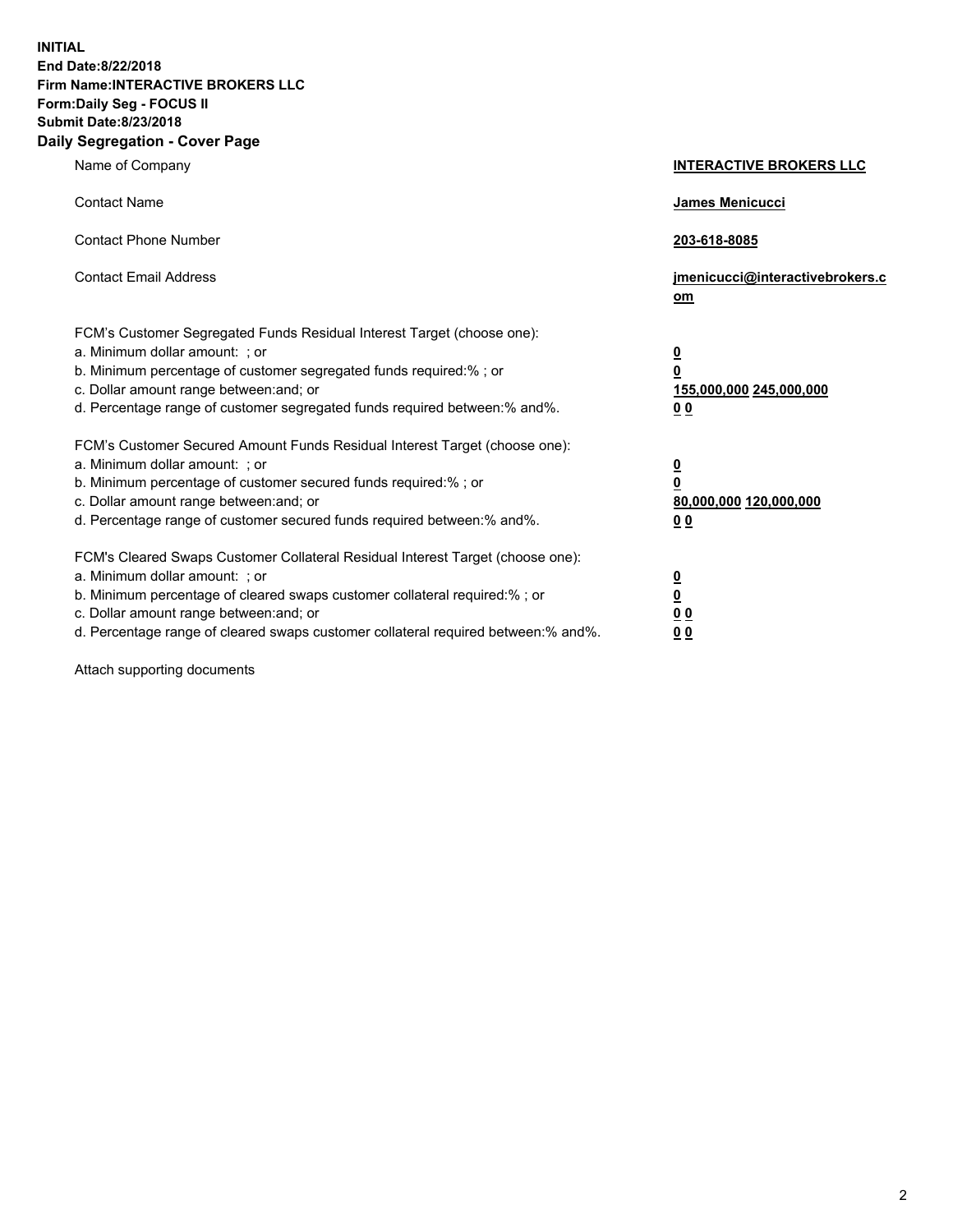## **INITIAL End Date:8/22/2018 Firm Name:INTERACTIVE BROKERS LLC Form:Daily Seg - FOCUS II Submit Date:8/23/2018 Daily Segregation - Secured Amounts**

|     | Daily Ocglegation - Occured Anioants                                                                       |                                   |
|-----|------------------------------------------------------------------------------------------------------------|-----------------------------------|
|     | Foreign Futures and Foreign Options Secured Amounts                                                        |                                   |
|     | Amount required to be set aside pursuant to law, rule or regulation of a foreign                           | $0$ [7305]                        |
|     | government or a rule of a self-regulatory organization authorized thereunder                               |                                   |
| 1.  | Net ledger balance - Foreign Futures and Foreign Option Trading - All Customers                            |                                   |
|     | A. Cash                                                                                                    | 456,877,678 [7315]                |
|     | B. Securities (at market)                                                                                  | $0$ [7317]                        |
| 2.  | Net unrealized profit (loss) in open futures contracts traded on a foreign board of trade                  | -8,735,456 [7325]                 |
| 3.  | Exchange traded options                                                                                    |                                   |
|     | a. Market value of open option contracts purchased on a foreign board of trade                             | 325,263 [7335]                    |
|     | b. Market value of open contracts granted (sold) on a foreign board of trade                               | $-30,428$ [7337]                  |
| 4.  | Net equity (deficit) (add lines 1.2. and 3.)                                                               | 448,437,057 [7345]                |
| 5.  | Account liquidating to a deficit and account with a debit balances - gross amount                          | 2,751 [7351]                      |
|     | Less: amount offset by customer owned securities                                                           | 0 [7352] 2,751 [7354]             |
| 6.  | Amount required to be set aside as the secured amount - Net Liquidating Equity                             | 448,439,808 [7355]                |
|     | Method (add lines 4 and 5)                                                                                 |                                   |
| 7.  | Greater of amount required to be set aside pursuant to foreign jurisdiction (above) or line<br>6.          | 448,439,808 [7360]                |
|     | FUNDS DEPOSITED IN SEPARATE REGULATION 30.7 ACCOUNTS                                                       |                                   |
| 1.  | Cash in banks                                                                                              |                                   |
|     | A. Banks located in the United States                                                                      | 73,539,766 [7500]                 |
|     | B. Other banks qualified under Regulation 30.7                                                             | 0 [7520] 73,539,766 [7530]        |
| 2.  | Securities                                                                                                 |                                   |
|     | A. In safekeeping with banks located in the United States                                                  | 372,140,218 [7540]                |
|     | B. In safekeeping with other banks qualified under Regulation 30.7                                         | 0 [7560] 372,140,218 [7570]       |
| 3.  | Equities with registered futures commission merchants                                                      |                                   |
|     | A. Cash                                                                                                    | $0$ [7580]                        |
|     | <b>B.</b> Securities                                                                                       | $0$ [7590]                        |
|     | C. Unrealized gain (loss) on open futures contracts                                                        | $0$ [7600]                        |
|     | D. Value of long option contracts                                                                          | $0$ [7610]                        |
|     | E. Value of short option contracts                                                                         | 0 [7615] 0 [7620]                 |
| 4.  | Amounts held by clearing organizations of foreign boards of trade                                          |                                   |
|     | A. Cash                                                                                                    | $0$ [7640]                        |
|     | <b>B.</b> Securities                                                                                       | $0$ [7650]                        |
|     | C. Amount due to (from) clearing organization - daily variation                                            | $0$ [7660]                        |
|     | D. Value of long option contracts                                                                          | $0$ [7670]                        |
|     | E. Value of short option contracts                                                                         | 0 [7675] 0 [7680]                 |
| 5.  | Amounts held by members of foreign boards of trade                                                         |                                   |
|     | A. Cash                                                                                                    | 123,813,203 [7700]                |
|     | <b>B.</b> Securities                                                                                       | $0$ [7710]                        |
|     | C. Unrealized gain (loss) on open futures contracts                                                        | 5,000,289 [7720]                  |
|     | D. Value of long option contracts                                                                          | 325,263 [7730]                    |
|     | E. Value of short option contracts                                                                         | -30,428 [7735] 129,108,327 [7740] |
| 6.  | Amounts with other depositories designated by a foreign board of trade                                     | 0 [7760]                          |
| 7.  | Segregated funds on hand                                                                                   | $0$ [7765]                        |
| 8.  | Total funds in separate section 30.7 accounts                                                              | 574,788,311 [7770]                |
| 9.  | Excess (deficiency) Set Aside for Secured Amount (subtract line 7 Secured Statement<br>Page 1 from Line 8) | 126,348,503 [7380]                |
| 10. | Management Target Amount for Excess funds in separate section 30.7 accounts                                | 80,000,000 [7780]                 |
| 11. | Excess (deficiency) funds in separate 30.7 accounts over (under) Management Target                         | 46,348,503 [7785]                 |
|     |                                                                                                            |                                   |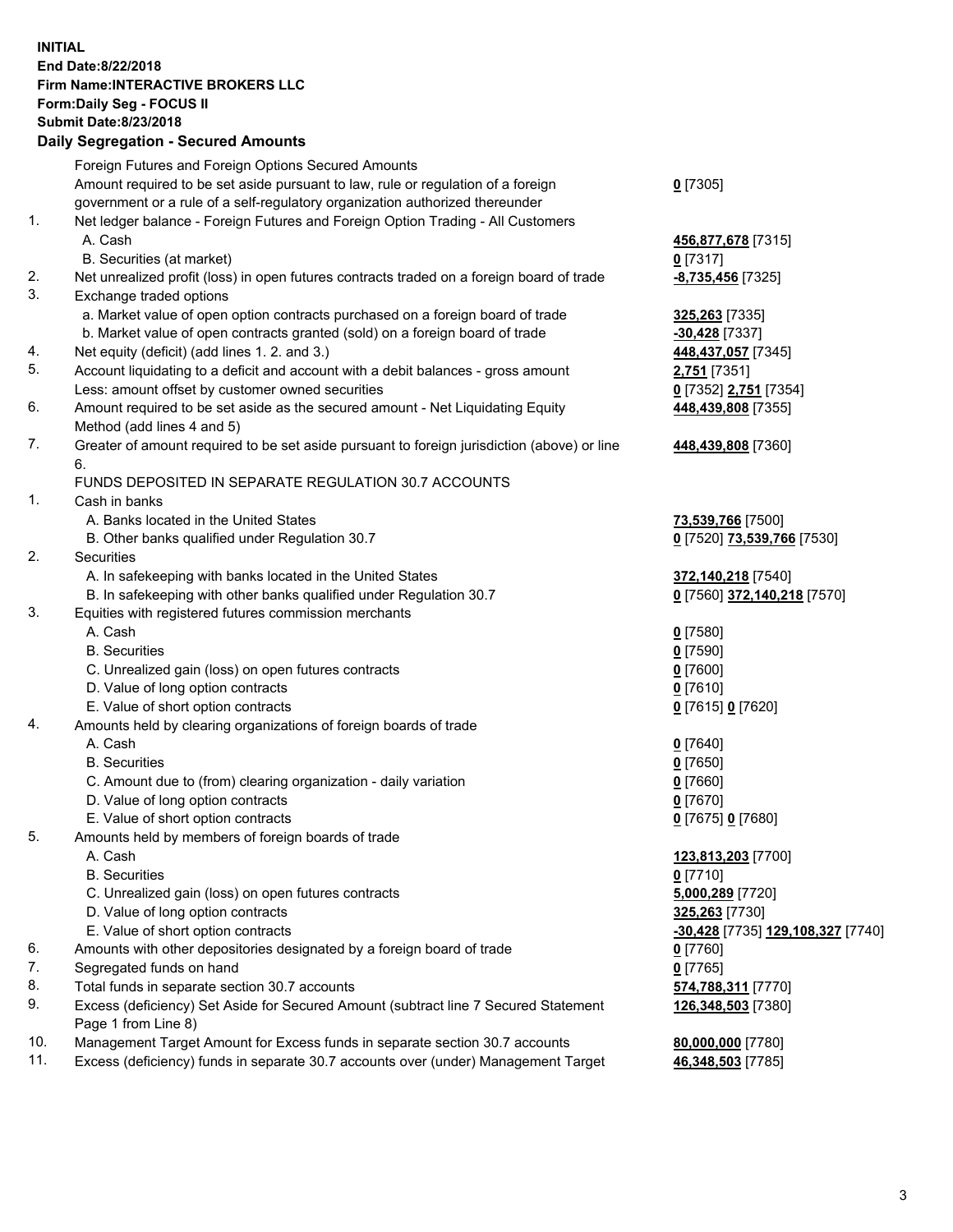**INITIAL End Date:8/22/2018 Firm Name:INTERACTIVE BROKERS LLC Form:Daily Seg - FOCUS II Submit Date:8/23/2018 Daily Segregation - Segregation Statement** SEGREGATION REQUIREMENTS(Section 4d(2) of the CEAct) 1. Net ledger balance A. Cash **4,070,145,277** [7010] B. Securities (at market) **0** [7020] 2. Net unrealized profit (loss) in open futures contracts traded on a contract market **-89,876,694** [7030] 3. Exchange traded options A. Add market value of open option contracts purchased on a contract market **155,690,678** [7032] B. Deduct market value of open option contracts granted (sold) on a contract market **-196,471,913** [7033] 4. Net equity (deficit) (add lines 1, 2 and 3) **3,939,487,348** [7040] 5. Accounts liquidating to a deficit and accounts with debit balances - gross amount **162,140** [7045] Less: amount offset by customer securities **0** [7047] **162,140** [7050] 6. Amount required to be segregated (add lines 4 and 5) **3,939,649,488** [7060] FUNDS IN SEGREGATED ACCOUNTS 7. Deposited in segregated funds bank accounts A. Cash **1,010,772,460** [7070] B. Securities representing investments of customers' funds (at market) **1,961,561,760** [7080] C. Securities held for particular customers or option customers in lieu of cash (at market) **0** [7090] 8. Margins on deposit with derivatives clearing organizations of contract markets A. Cash **27,461,753** [7100] B. Securities representing investments of customers' funds (at market) **1,173,520,828** [7110] C. Securities held for particular customers or option customers in lieu of cash (at market) **0** [7120] 9. Net settlement from (to) derivatives clearing organizations of contract markets **4,731,320** [7130] 10. Exchange traded options A. Value of open long option contracts **155,631,953** [7132] B. Value of open short option contracts **-196,469,619** [7133] 11. Net equities with other FCMs A. Net liquidating equity **0** [7140] B. Securities representing investments of customers' funds (at market) **0** [7160] C. Securities held for particular customers or option customers in lieu of cash (at market) **0** [7170] 12. Segregated funds on hand **0** [7150] 13. Total amount in segregation (add lines 7 through 12) **4,137,210,455** [7180] 14. Excess (deficiency) funds in segregation (subtract line 6 from line 13) **197,560,967** [7190] 15. Management Target Amount for Excess funds in segregation **155,000,000** [7194] **42,560,967** [7198]

16. Excess (deficiency) funds in segregation over (under) Management Target Amount Excess